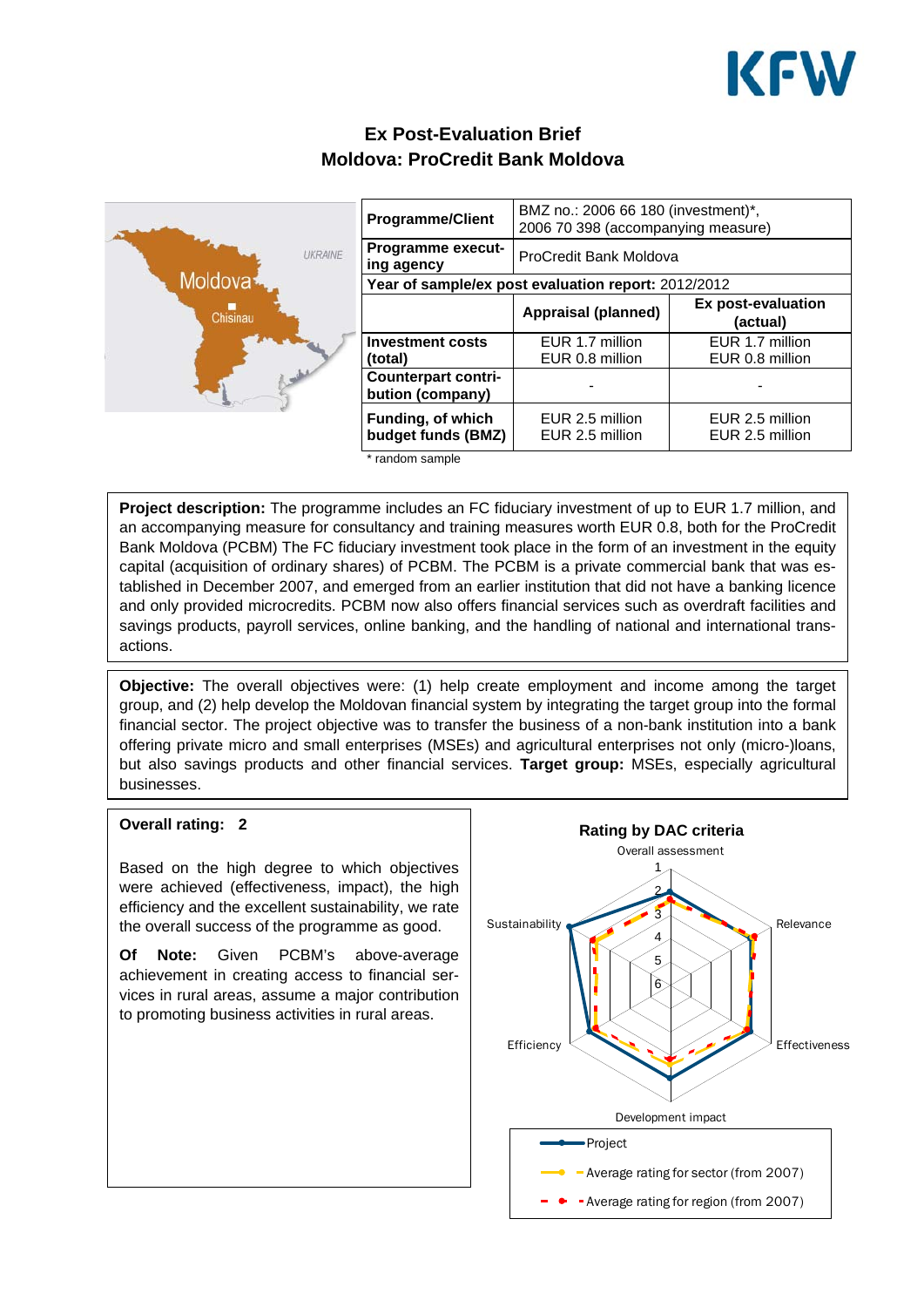## **EVALUATION SUMMARY**

# **Overall rating: 2**

**Relevance:** One core problem faced by micro and small enterprises (MSEs), agricultural businesses and poor sections of the population in Moldova, particularly in rural regions, is the inadequate supply of financial services. This means that relatively few new incomegenerating opportunities and jobs are created. In this setting, the banking sector is still performing its function as a catalyst of broad-based economic development only to a limited extent. Most commercial banks focus predominantly on extending short-term loans to large industrial and commercial enterprises, and not to MSEs.

The design of the supported programme, which aimed to support the establishment of PCBM, was therefore appropriate to the problems faced in the financial sector, and the approach selected was correct. The results aimed for in the real sector and in the financial sector were correctly captured in the chain of effects, and plausible. The programme was designed and implemented in accordance with the directives of the BMZ policy paper on financial systems development. By establishing PCBM it was possible to broaden significantly the range of services offered by its predecessor organisation, a non-bank institution. Without a banking licence, it would not have been possible for instance to accept savings deposits and perform typical banking services (including money transfers, overdrafts).

The programme also took appropriate account of the financing requirement of MSEs (see "Effectiveness" below).

Coordination with other donors and IFIs in the finance sector was managed inter alia through the Management Board of PCBM, in which alongside KfW (acting as the German Government's trustee), the Dutch Stichting DOEN-Postcode Loterij is also directly involved, while IFC, FMO, BIO and Proparco are indirectly involved through a holding company. Moreover USAID, SIDA and the World Bank are also trying to promote enabling legal frameworks for MSEs and the private sector in general (e.g. by providing advisory services for legislation and for developing a cadastral system.). These interventions complemented this programme. To foster the access of MSEs and SMEs to credits, EBRD, IFC, World Bank and USAID are supporting various commercial banks in Moldova. Furthermore, a sector dialogue is being conducted with the National Bank of Moldova and the National Commission of Financial Market.

Given the continued strong demand for (formalised) financial services, which was addressed both by the programme and in the donor and sector dialogue, we rate the relevance of the programme as high. Sub-Rating: 2.

**Effectiveness:** A total of seven indicators for achievement of the project objective were formulated (portfolio growth, portfolio quality, size of sub-loans, credit growth outside the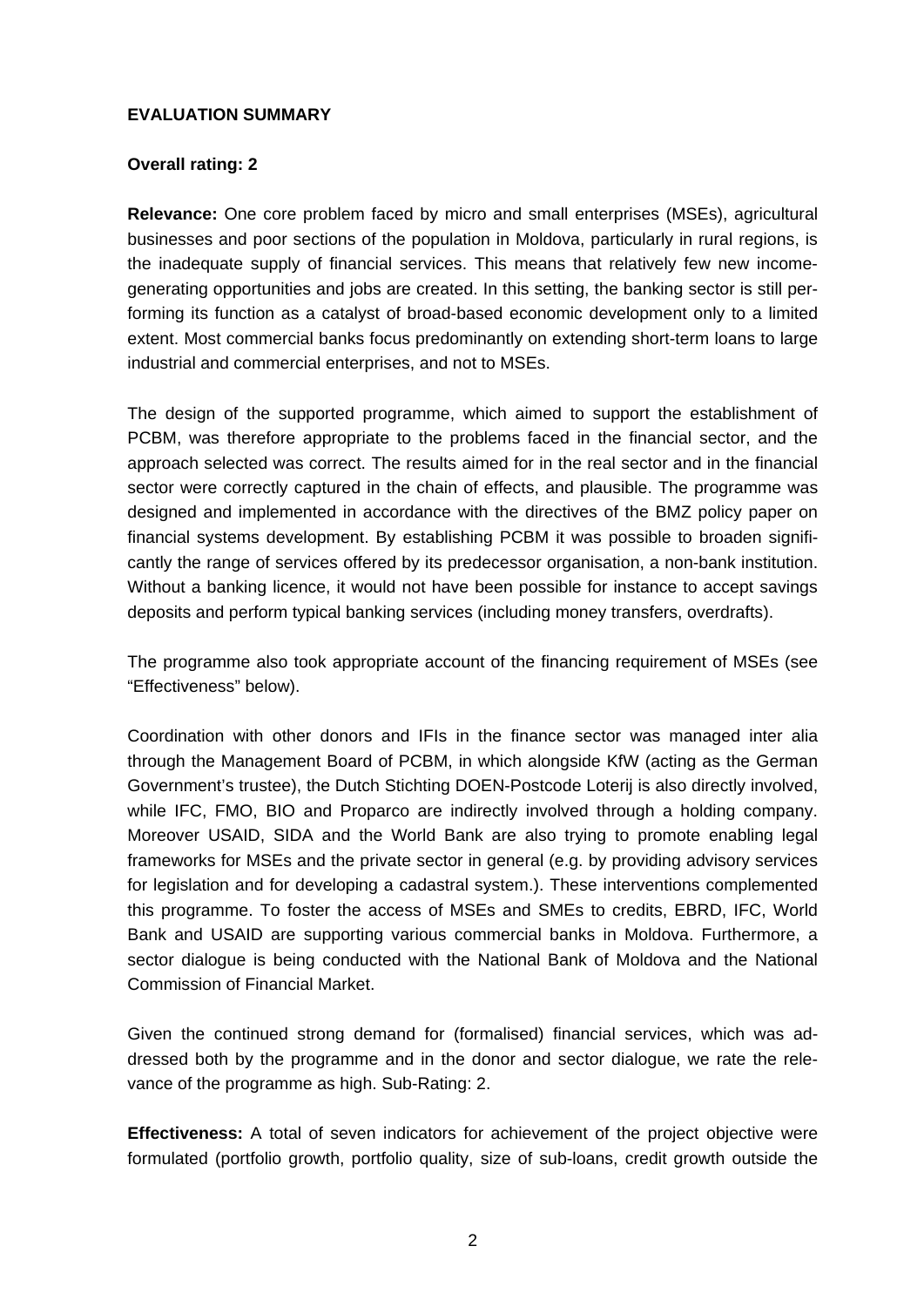capital, number of savings and term deposit accounts, return on equity, liabilities to customers in relation to total liabilities). These were selected appropriately in relation to the project objective. PCBM provides MSEs, agricultural businesses and broad sections of the population with financial services in order to strengthen their economic capability. Of the seven indicators for achievement of the project objective, PCBM satisfies all but one, namely: "liabilities to clients as a percentage of total liabilities". More than 50% of the funds used by PCBM for refinancing were supposed to have been obtained from customer deposits, however the bank has not yet achieved this (the current figure is 32%). By comparison within the sector, PCBM thus lies below the current average of around 52% (2011). However, we should remember that PCBM has only been able to accept savings deposits since the end of 2007, and some 78% of the total liabilities of the banking sector are accounted for by established, large banks that are often international. PCBM remains heavily dependent on financing by international financial institutions.

As well as lines of credit and overdraft facilities, the range of products offered by PCBM also includes a new form of investment: term deposits, with the option of increasing the balance. The maximum maturity for fixed-term deposits was also extended. Most customer deposits with PCBM are term deposits (57.7%) averaging USD 4,198. The average maturity of deposits has risen to 12.5 months as a result, which indicates that customer confidence is growing. It is to be assumed that PCBM will be able to make greater use of customer deposits for refinancing in the future.

Unlike many of its competitors, PCBM invests in the training of its staff, and through this extensive knowledge transfer also makes an indirect contribution toward strengthening the country's financial sector. In this connection the accompanying measure for the programme also made an important contribution through the training activities it provided for staff of PCBM. The conversion of a non-bank institution into PCBM was supported through the transfer of banking expertise.

Without the fiduciary investment, PCBM would not have been able to rise at this rate to become Moldova's seventh-largest bank, with a current balance sheet total of USD 152.1 million (as at April 2012). Since its establishment the bank has extended some 87 thousand loans. Over the last five years PCBM's credit portfolio has almost quadrupled (+382%).

Since the majority of the project objective indicators were achieved, and some of them surpassed, and since achievement of these objectives was promoted by the accompanying measure, we believe the project objectives were achieved overall. We therefore rate the effectiveness of the project as good. Sub-Rating: 2

**Efficiency:** As 2001 drew to a close, the operating revenues of PCBM were USD 12.4 million, as compared with operating expenditure of USD 11.2 million. USD 4.4 million of that was accounted for by personnel costs, and 6.8 million by administrative costs, incurred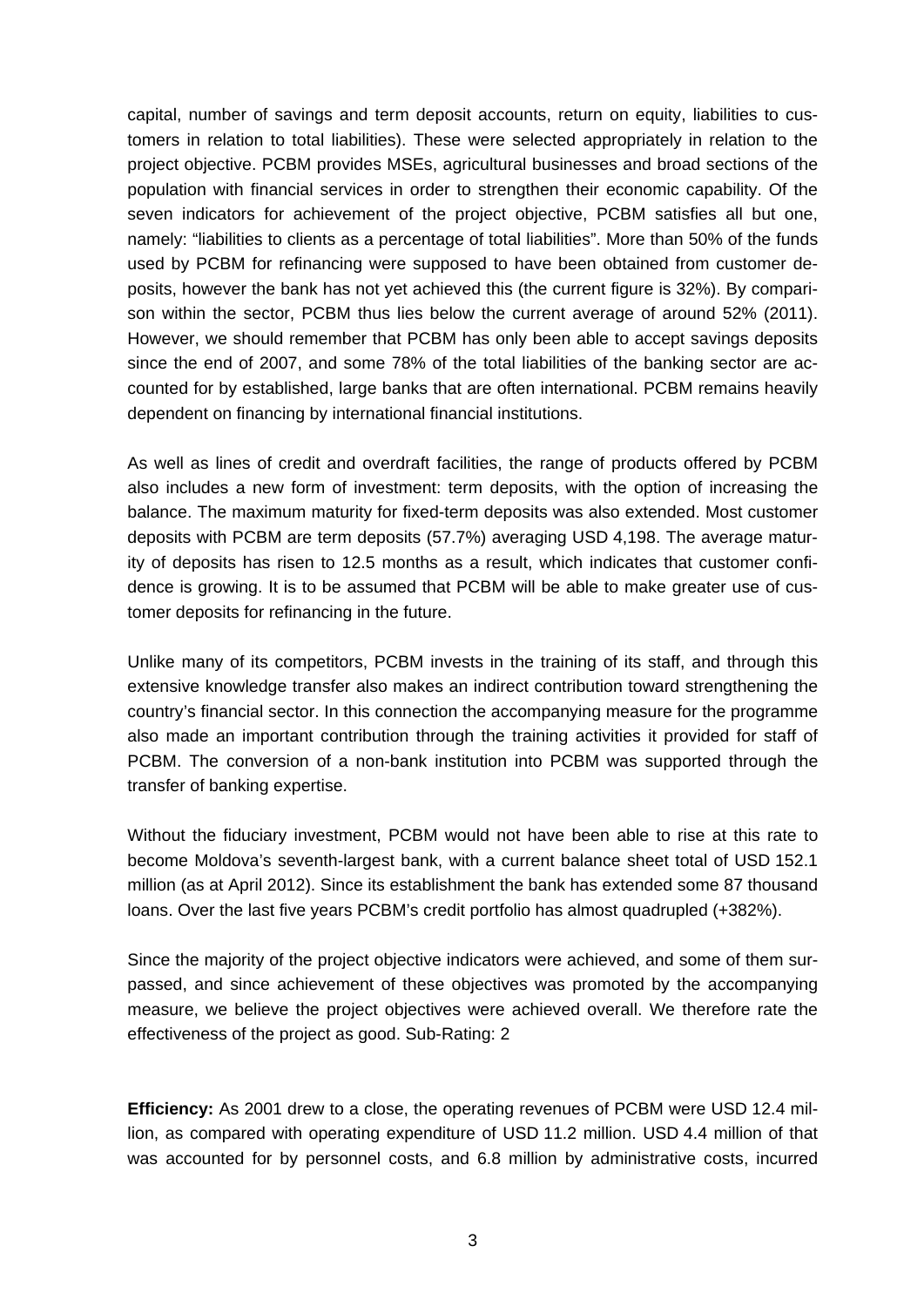inter alia for staff training measures. Pre-tax profit was thus USD 1.2 million. With a workforce of 532 and a balance sheet total of USD 152.1 million, there would appear to room for further improvement in PCBM's efficiency. However, we should remember that the large number of small loans extended to informal MSEs by PCBM entail a relatively large amount of work. The accompanying measure, which we regard as a success, made a substantial contribution toward establishing the credit technology needed for this. We therefore rate the productive efficiency as good.

Some 85% of the loans outstanding as at June 2011 were worth up to USD 10,000. Without a doubt these orders of magnitude meet the demand of the MSEs and medium-sized enterprises (e.g. for acquiring simple technical plant, a van or a tractor). The NPL 30 rate (loans for which amortisation or interest payments are more than 30 days in arrears) for PCBM is 3.1% (as at April 2012). This healthy figure suggests that loans are well appraised, and processed and extended appropriately.

The responsible and risk-appropriate lending policy of PCBM ensures that this growth does not lead to over-indebtedness among the target group (especially with loans denominated in EUR), but generates and protects employment, and therefore income. We therefore rate the allocative efficiency as good.

Based on the good efficiency of production and allocation, we rate the efficiency overall as good. Rating: 2

**Overarching developmental impact:** The overall objectives of the programme were contributing to employment and income generation (overall objective 1) and financial system development (overall objective 2). Since appraisal, per capita GDP (overall objective indicator 1a) has grown considerably (USD 1,230 [2007], USD 1,967 [2011]). However, as economic growth has declined in the wake of the financial crisis (2004-2008: 5.8% p.a.; 2009: -6.0%; 2010: 7.1%; 2011: 6.4%) the unemployment rate (overall objective indicator 1b) in Moldova has risen significantly (2007: 5.1%, 2011: 6.9%). The degree of financial intermediation as measured by the ratio of bank loans to the private sector has also fallen, from 36.85% (2007) to 33.28 % (2010). Four years after PCBM was established (in 2007), its share of overall objective indicator 2 – "loans to the private sector relative to GDP" – has, however, risen from 0.78% to 2.03%, i.e. has grown by some 260% in relative terms. Given the continuous, albeit low economic growth seen in Moldova over the last few years, PCBM has been able to make a significant contribution to financial intermediation. We may assume that had it not been for the engagement of PCBM, the degree of financial intermediation would have declined further, and the target group of MSEs would have been less well integrated.

One positive aspect here is the strong growth of PCBM in rural areas, which was above average (actual figure: 321%, target: 50%). We may assume that PCBM thus also made a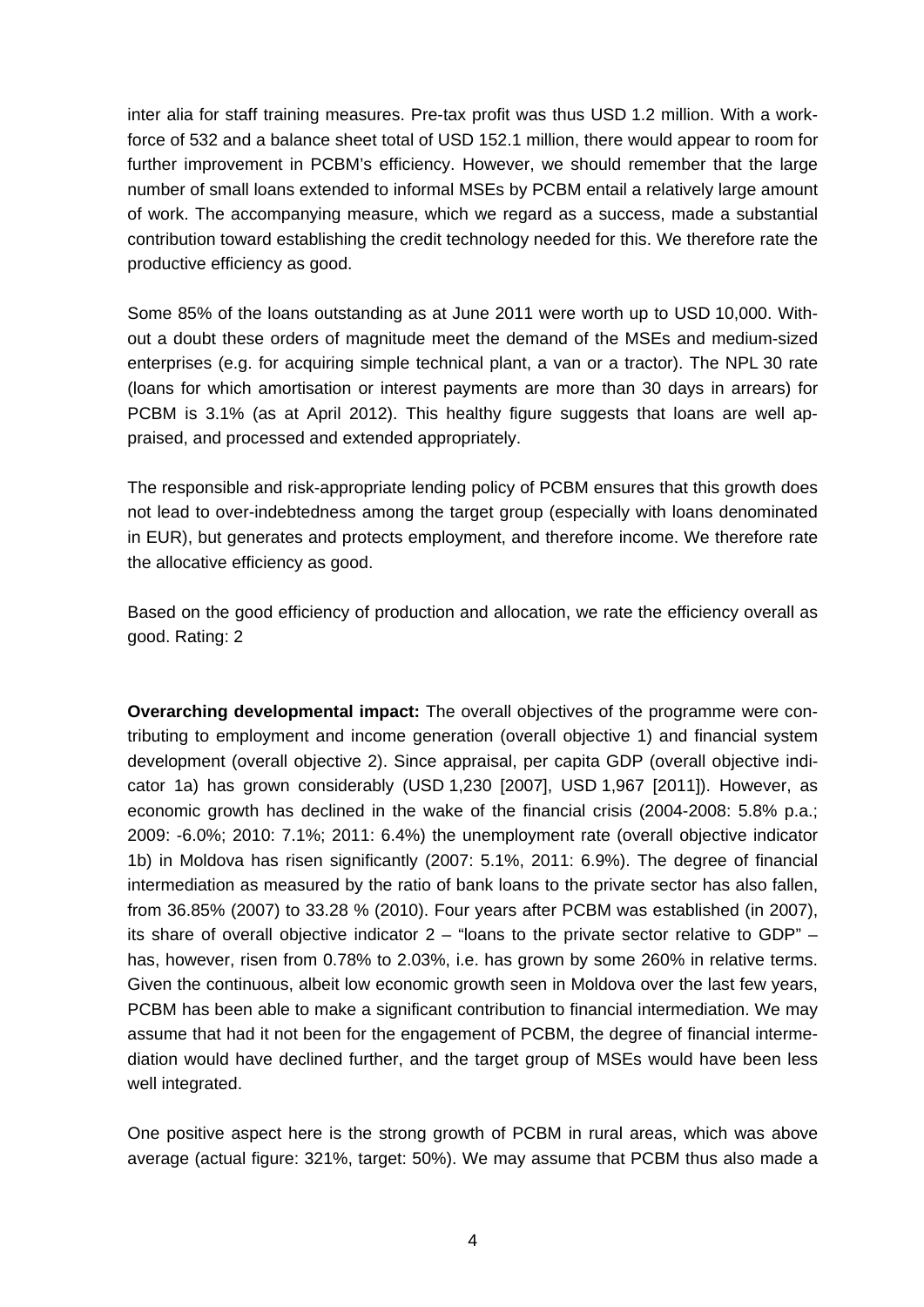contribution toward reducing the proportion of the rural population living below the national poverty line. This fell from 36.3% in 2009 to 30.3% in 2010.

The first overall objective (generating employment, increasing income) was thus achieved partially, the second overall objective (contribution toward financial system development) fully.

The programme did not have any discernible unintended negative effects. No investors were crowded out, because so far the target group has not been attractive enough for commercial competitors.

Although the first overall objective indicator was achieved only partially, this took place in conjunction with the substantial contribution made by PCBM to financial system development in Moldova. We therefore rate the achievement of the overall objectives as good. Sub-Rating: 2

**Sustainability:** Moldova increased its balance sheet total from USD 108.8 million at the end of 2010 to USD 152.1 million one year later, an increase of 39.8%. The high administrative costs continue to mean a low return on total assets (0.11%); however, the current return on equity of 8.8% is significantly higher than the Moldovan inflation rate (7.8%). Until mid-2010 PCBM made (planned) losses, but by the end of 2011 recorded a pre-tax profit of USD 1.2 million. After the initial loss-making phase, it is to be expected that the bank will continue to make profits in the future.

The global economic crisis also affected PCBM, though the bank came out of this largely unscathed. It was not able on all levels to achieve the growth path originally planned. This is evident particularly with respect to credit growth, which stagnated from the end of 2008 until June 2009. Only thereafter did credit growth pick up again, growing by 41.5% between 2010 and 2011. This consolidation strategy helped ensure that the NPL 30 rate (currently 3.1%) never went above the ceiling of 5% even during the financial crisis, reaching its peak to date of 4.5% in 2009.

PCBM also has strong shareholders, the largest of which itself has a diversified range of strong public and private shareholders. Therefore, even if the bank were to experience any unexpected negative developments, liquidity bottlenecks need not be anticipated. On 15 March 2011, the equity capital of PCBM was replenished with a 10.85% share using FC trust funds of EUR 1 million; replenishment of a further share using FC trust funds of EUR 1 million is planned. Furthermore all shareholders of PCBM (both public and private) pursue not only commercial, but also ethical goals. This is reflected inter alia by a responsible financing practice that proscribes a too high level of consumer lending and prevents overindebtedness among end borrowers, and by long-term engagement without expectation of short-term (and high) profits.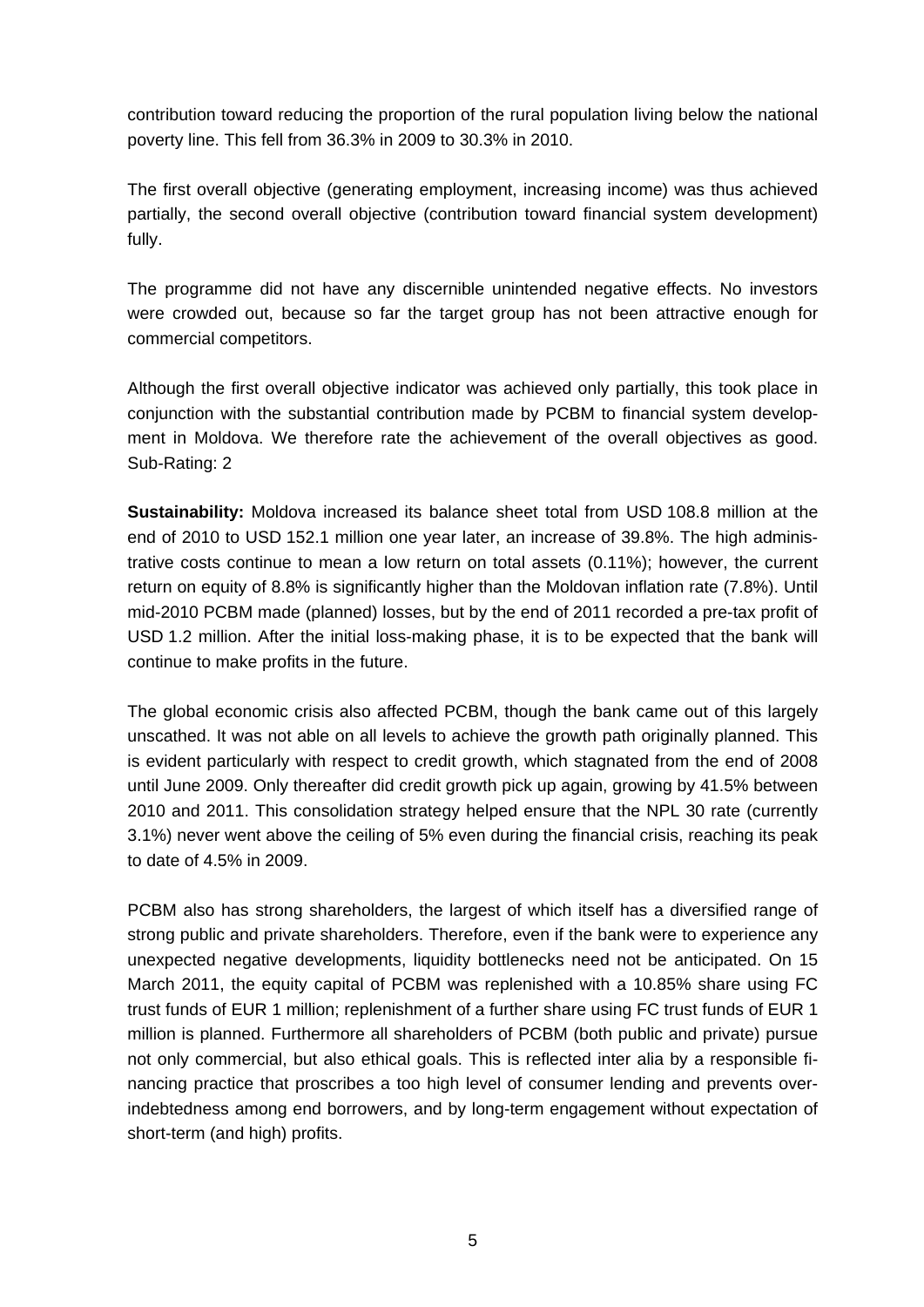The recruitment of suitable personnel, one prerequisite for the sustainable development of PCBM, is also in place. The bank for instance has no difficulty in recruiting professionally well-versed personnel. Between year-end 2010 and year-end 2011 the number of staff grew from 454 to 532. At the same time, training measures are also held at PCBM.

Given the low NPL 30 rate, it is to be assumed that operation of investments at the level of MSEs is cost-recovering. Only few of the MSEs and medium-sized enterprises are unable to service their obligations toward the bank on time.

The project executing agency is currently self-financing, and in the future will continue to exist and very probably further expand its activities. Moreover, 96.9% of all investments financed through sub-lending are generating sufficient returns to enable the necessary principal payments to be made without delay. We therefore rate the sustainability of the project as very good. Sub-Rating: 1